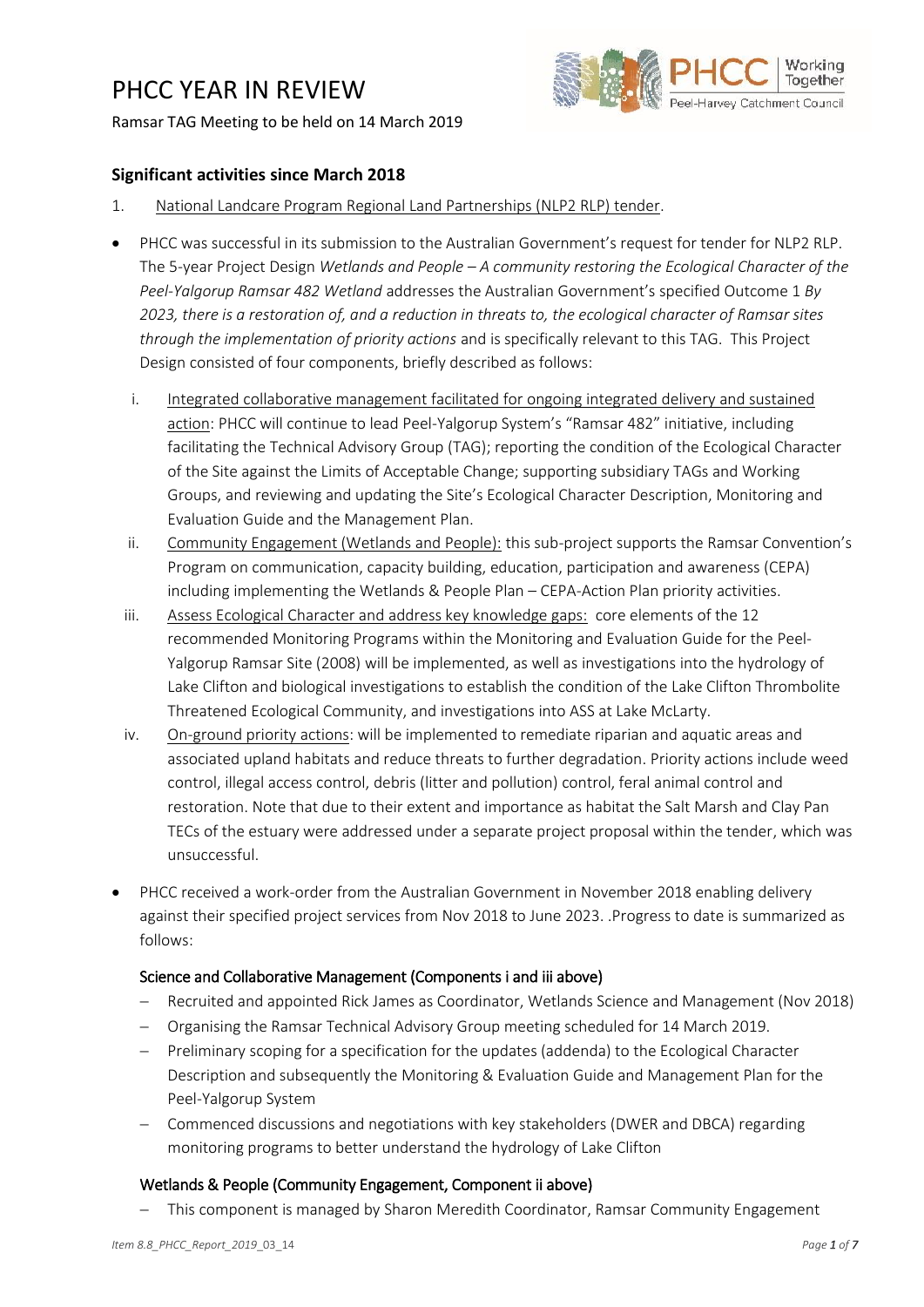- Organised a successful Shorebird 2020 Count (10 February) in partnership with Birdlife –Peel which involved facilitating shorebird identification workshops for volunteers with Ornithological Technical Services providing the key trainer (18 & 19 January), and coordination of the February  $10^{th}$  count program involving more than 60 volunteers split into 20 teams across the Ramsar Site.
- Negotiating with Mandurah Performing Arts Centre to produce a soundtrack to the "Wetlands from Above" feature film, show-casing the natural assets of the Ramsar Site.
- Coordinating an 8-minute preview of "Wetlands from Above" film to be showcased at Performance of the Planet in Perth (27<sup>th</sup> March), Perth Symphony Orchestra will provide a live musical performance.
- Organised the *Stints are Rad* incursion to John Tonkin College (5 February) with Milly Formby introducing students to the importance of our Ramsar Site to migratory shorebirds, and teaching shorebird identification skills.
- Coordinated the Clean-up Peel Waterways Workshops in Pinjarra and Mandurah (22 February) as preludes to the Cleanup Peel Waterways event throughout March.
- Supported Birdlife's Great Cocky Count Workshop (6 March), attended by 12 people.
- Delivered 44 Communication materials including 1 Media Release, 4 Newspaper Adverts, 5 Flyers, 1 Newsletter Article + 33 Social Media Posts.
- On-going planning and coordinating a total of 12 community engagement and education events to be delivered by June 2019, including the Clean-up Peel Waterways Workshops in Pinjarra and Mandurah on 22 February as preludes to the Cleanup event itself throughout March.

 $\overline{a}$ 

# On-Ground (Component iv)

- Recruited and appointed Mike Griffiths as the Wetlands Restoration Officer to deliver this component (commenced 11 March).
- In the interim, Rick has identified some target areas for weed control, feral animal control and revegetation across the five years of the project; summarised the tasks to be completed by June 2019 as project briefs and prioritized these for Mike to implement.
- Weed control in Kooljerrenup Nature Reserve commenced Feb 2019.
- Preparation of Lake Mealup Bushland Action Plan commenced March 2019

# 2. East Asian Australasian Flyway Partnership

- PHCC were invited to attend the East Asia Australasian Flyway Partnership's (EAAFP) CEPA Workshop held in Manila October  $2^{nd}$  to  $4^{th}$ , 2018. Representatives from ten countries along the flyway attended. This included two sites in Russia, two North Korean delegates, Alaska, Myanmar, Singapore, Japan, the Philippines and New Zealand.
- The Peel-Yalgorup is not a nominated Flyway site. However, PHCC was invited due to having published Australia's only, and one of very few world-wide, stand-alone site-specific CEPA Plans.
- Kim Wilson and Sharon Meredith (funded by PHCC to attend and capture the event through social media) represented PHCC.
- We were also invited to present at *A Journey with Migratory Birds* organized by National Geographic for 120 High School and University students from Manila held on October 5<sup>th</sup>. Sharon Meredith presented *Destination Down-under*, introducing the Ramsar Site as the southernmost destination on the flyway.
- The workshop provided strong Flyway-wide networking and learning opportunities with resources and ideas shared and ideas for Flyway-wide projects explored.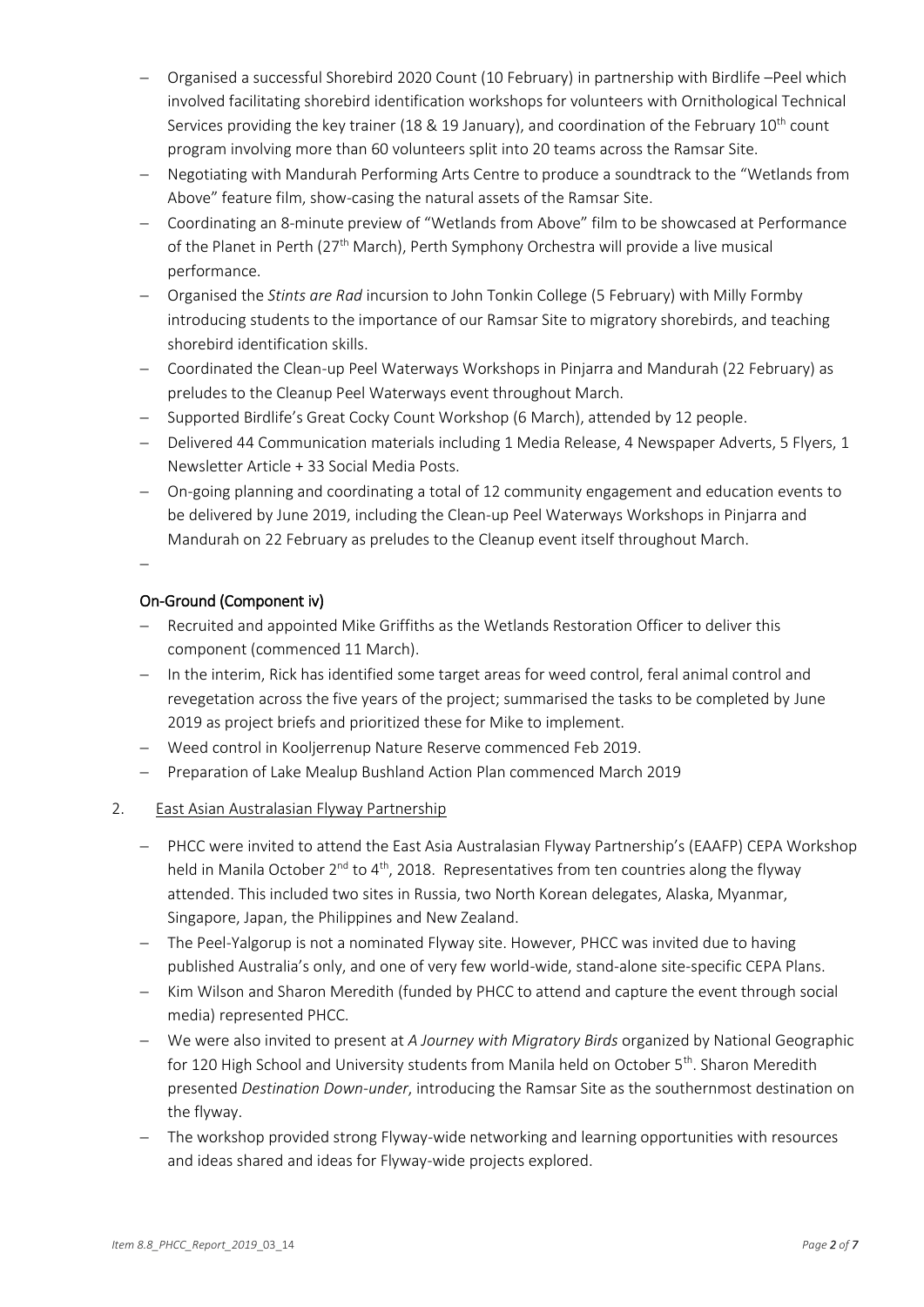- It provided Sharon the opportunity to promote Milly Formby's Wing Threads project internationally and especially to the EAAF Secretariat and National Geographic. Milly is currently in conversation with the EAAFP for funding opportunities.
- PHCC were encouraged by the EAAF Secretariat's Chief, Dr Lew Young to discuss the potential with DBCA and DoEE for the listing of the Peel-Yalgorup as a Flyway Site. Preliminary discussions were held with DBCA and Dr Mark Carey (DoEE) in November and will be pursued when capacity allows.
- Following our participation at the CEPA Workshop, PHCC were invited by Dr Young, to:
	- i. provide a representative for the EAAF Partnership's CEPA Working Group and;
	- ii. attend the Meeting of Parties (MOP) in China in December.

It was decided PHCC did not have the capacity to attend the MOP, which would be as an observer as the PYS is not a Flyway Site, so close to the October workshop and declined the invitation. The invitation to join the CEPA Working Group was accepted and Kim Wilson is the nominated representative.

# 3. Alcoa Foundation Connecting Corridors and Communities: Restoring the Serpentine River

- PHCC continued delivery of the project *Connecting Corridors and Communities: Restoring the Serpentine River*, funded by the Alcoa Foundation. Through this project we aim to create corridors for biodiversity along the Serpentine River through on-ground works including fencing, feral animal control, revegetation and bank stabilization. Development of a River Action Plan for areas where none exist; performing ecological surveys of river heath and community engagement and education with landholders and local Noongar Aboriginals are also key components. Major achievements include:
	- Engagement with landholders and Traditional Owners through a forum held 13 Oct 2018
	- $-$  Administering a devolved grants round to perform onground works on private landholdings (~\$66K  $cash > $50K$  in-kind)
	- Revegetation planting of >10,000 seedlings (66 ha)
	- River Health assessments performed at 3 sites in 2017 / 2018 including Lowlands Reserve as a reference site. Further assessments are scheduled for autumn and summer of 2019.
	- Training in aquatic macroinvertebrate identification and vegetation identification
	- Aerial (helicopter) survey of the Serpentine River to inform a River action Plan and engaging a contractor to perform ground-truthing and produce the plan.
	- Supporting Landcare SJ to prepare a strategy for removal of water hyacinth
- The Nature Conservancy (Revitalising the Peel-Harvey through nature-based solutions) and Greening Australia (The Three Rivers Project: ecological restoration with the local Peel Harvey Community) were also successful in their funding applications. A joint launch of the projects as the Three Rivers, One Estuary Initiative was held in Mandurah on 23 March 2018, and all organisations continue to work closely together.
- 4. Peel-Harvey Estuary Grants (Program to improve the ecological health of Peel-Harvey waterways to enhance fish habitat).
- In December 2017, Peel Development Commission, Recfishwest, WA Fishing Industry Council and Mandurah Licensed Fishermen's Association endorsed five projects shown in Table 1 below) for further consideration for funding through a 2017 Election Commitment to improve the Health of the Peel-Harvey Estuary. PHCC entered into a Financial Assistance Agreement with the Department of Primary Industries and Regional Development in May 2018 to implement these projects.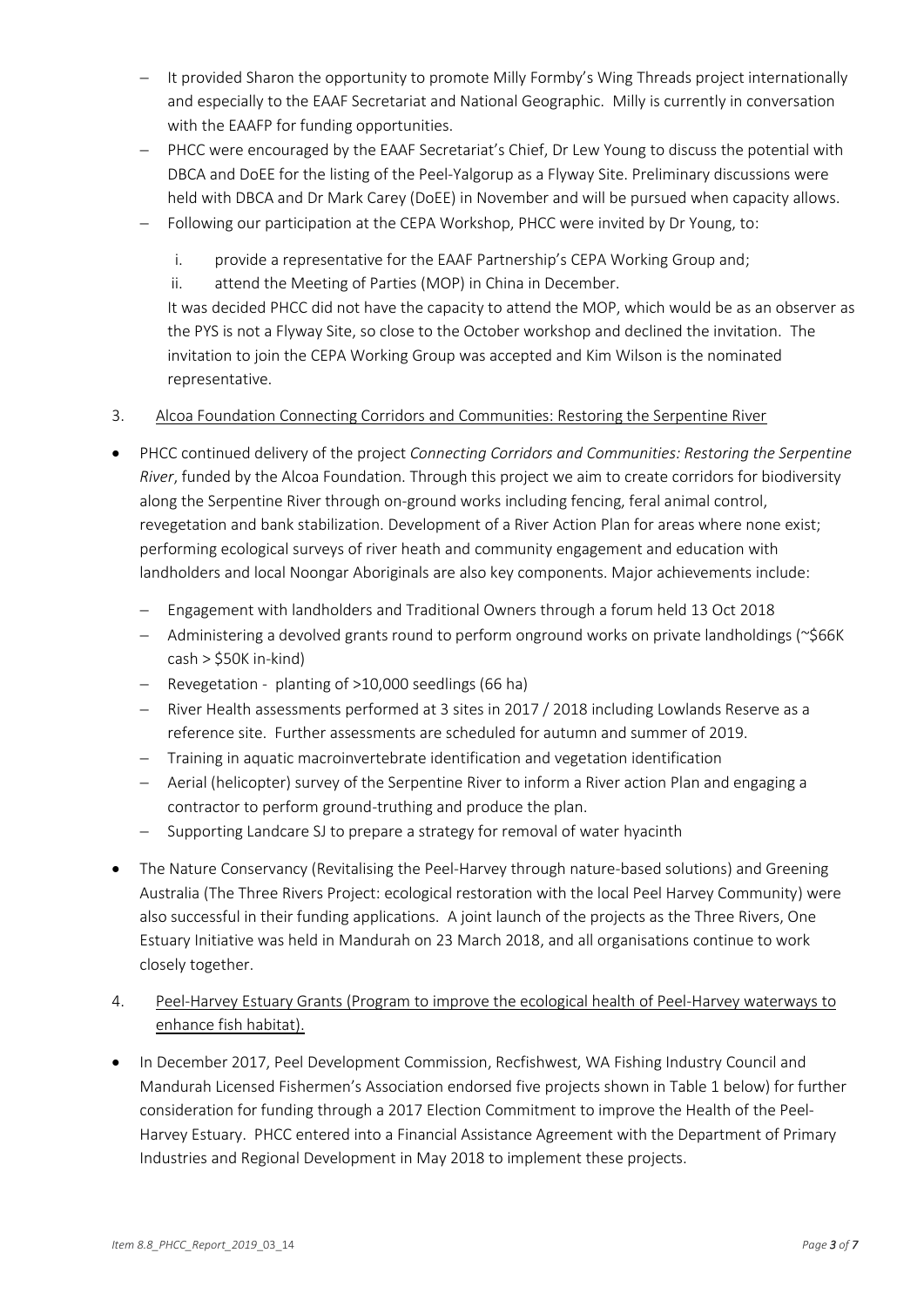*Table 1: Key enabling project and component projects to improve the ecological health of Peel-Harvey waterways to enhance fish habitat funded through the State Estuary Grants.*

| No.           | <b>Project name</b>                                                                                                  | <b>Project lead</b><br>or partner               | <b>Timeframe</b> |
|---------------|----------------------------------------------------------------------------------------------------------------------|-------------------------------------------------|------------------|
| Key Enabler   | <b>Restoring our Rivers</b>                                                                                          | <b>PHCC</b>                                     | 3 years          |
| $\mathbf{1}$  | Fish Friendly farms on the three rivers                                                                              | Recfishwest                                     | 3 years          |
| $\mathcal{P}$ | Stock enhancement of bream in the<br><b>Murray River</b>                                                             | Murdoch<br>University                           | 2 years          |
| 3             | Harvey River Restoration -<br>Implementation of Demonstration<br>Reach Project                                       | Harvey River<br>Restoration<br><b>Taskforce</b> | 3 years          |
| 4             | Measuring Effectiveness of Restoration<br>1: River Health Assessments in the<br>Murray, Serpentine and Harvey Rivers | PHCC                                            | 3 years          |

- Progress to date:
- Harvey River Restoration Taskforce contracted to implement Harvey River Demonstration Reach project (\$150,000) and River Health Assessments (\$20,000).
	- River Health Assessment field work (aquatic biota theme) co-funded by Alcoa Foundation (\$25,000) via Greening Australia completed by Murdoch University (Nov 2018)
		- Urbaqua subcontracted to perform a survey of societal values of the Harvey River
- Contracted Murdoch University to undertake Stock Enhancement of black bream in the Murray River project including set up of an aquaculture facility at John Tonkin College.
- River Health assessments undertaken in the Murray River at one site
- Delivery of Fish-friendly farms component still to be negotiated with Recfishwest, OzFish Unlimited and HRRT.
- 5. Shorebird ID Training and 2020 Count
- PHCC once again facilitated the annual Shorebird 2020 training (funded by the Australian Government's NLP) – see Wetlands and People component above
- In another superb citizen science effort, the Count was conducted by 17 teams of volunteers on the weekend of 9/10 February. Preliminary results show:
	- Shorebirds across all sites:  $57,979$  ( $\Box$  LAC = 20,000), largest number reported since 2013
		-
		- $-$  Hooded Plovers breeding: 40 ( $\Box$  LAC = 60, 3 out of 5 years, < 60 in 2014 & 2015; > 60 in 2017)
		- $-$  Red-necked Stints 3112 ( $\Box$  LAC = 3200 1% World Population Estimate, 4460 in 2018)
		-
		- Sharp-tailed Sand pipers  $5136 (\Box$  LAC = 1600 1% WPE, < 1600 since 2012 except in 2014)
- 6. Saving Lake McLarty (Phase 1): Addressing acidification, hydrology and habitats
- PHCC (Andrew Del Marco) with support from DBCA and the Friends of Lake McLarty developed a successful application to the State NRM Program Community Stewardship Grants "Saving Lake McLarty Phase 1: Addressing acidification, hydrology and habitats". The proposal includes funding for on-ground works and project management costs to understand the decline in water levels and mitigate risks of formation and oxidation of acid sulfate materials and increasing terrestrialisation of the lake (approx. \$352K over three years 2019-2021). The proposed works are in accordance with the Lake McLarty Action Plan, developed by PHCC in collaboration with the Friends of Lake McLarty, DBCA and the Lake McLarty TAG.
- Contract yet to be finalised with the State NRM Program: the first step revise the work plan to fit the amended budget (requested \$351,859, awarded \$350,859) has been completed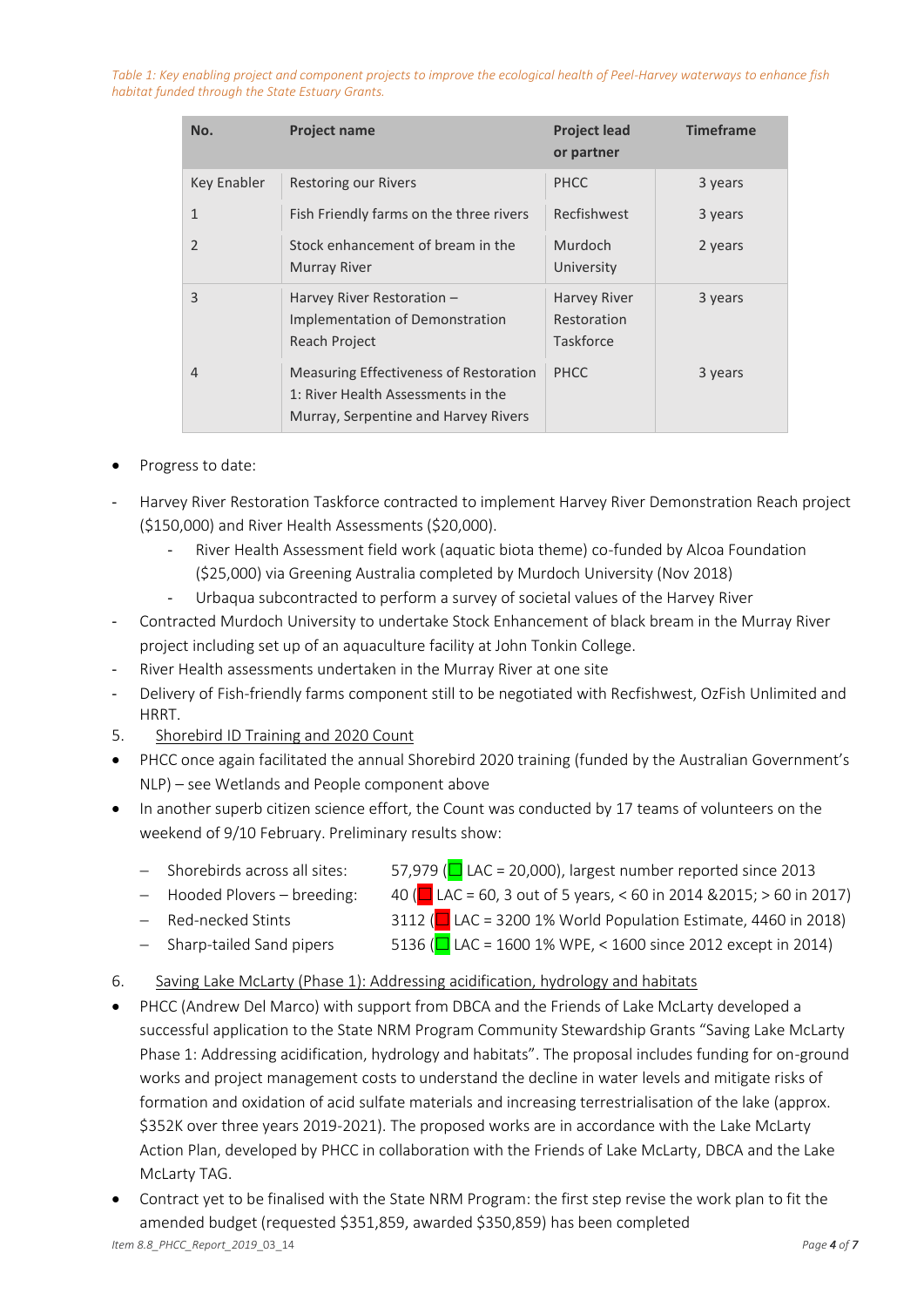# 7. Point Grey Marina Proposal

- PHCC wrote to the Minister for Environment; Disability Services (10 Sep 2018) in regard to the Report and Recommendations of the Environmental Protection Authority to the Minister for Environment Point Grey Marina Proposal – Inquiry under Section 46 of the Environmental Protection Act 1986 to amend Ministerial Statement 906 (i.e. EPA R&R No: 1621)
- At their invitation, we had already provided a submission to the EPA in September 2017 detailing evidence showing a decline in the health of the estuary since the initial assessment of the impact of the development on the health of the estuary in 2011 and information that emerged since and was therefore not considered in the initial assessment. In our letter of September 2018 we rebutted several of the arguments presented in EPA R&R No: 1621 and reiterated our concern that the precautionary principle seemed to have been ignored. We asked the Minister to:
	- i. Not grant the extension to the Time Limit for Substantial Commencement to the proponent of the Point Grey development. Failing (i) above:
	- ii. That the Time Limit for Substantial Commencement is extended to no later than 28 July 2019 to align with the Commonwealth approval timeline.
	- iii. That all dredge and spoil disposal management plans, including the Capital Dredging and Spoil Disposal Management Plan and the Maintenance Dredging and Spoil Management Plan be made available for public comment as a condition of the extension of the Time Limit for Substantial Commencement.
- The Minister declined both requests and granted the extension to the Time Limit for substantial Commencement to 2022.
- Since then, the proponents have applied to Shire of Murray to commence the development by clearing and excavating the land identified for the marina. This application for development approval is currently open to public submissions.

# 8. Ramsar 101 Master Classes

- PHCC continued this initiative by delivering a series of presentations giving an overview of the ecological character of the Peel-Yalgorup System Ramsar Site (Ramsar 101), the threats and threatening processes to these values and the research, science and on- ground works currently underway to address these threats. Presentations were made to the following audiences:
	- Dolphin Watch information and training session on 21 March, attended by approximately 150 -200 volunteers who registered to participate in the dolphin watch program in the Peel-Harvey estuary.
	- Mandurah Rotary Club as an after dinner speech to approx. 20 members on 30 April
	- Mature Aged Learning Association (Peel) as a 2 hour lecture to approx. 20 members of the on 14 May
	- Mandurah Rotary Club as an after dinner speech to approx. 20 members on 25 June
	- University of the 3rd Age as a 1 hour lecture to approx. 20 members on 24 July at the Mandurah Seniors and Community Centre
	- Morning Glory series (hosted by The Makers) as a breakfast speech to approx. 15 community members on 6 August
	- City of Mandurah Works and Services Directorate as a keynote address to approximately 180 employees at their professional development and wellness day on 24 October.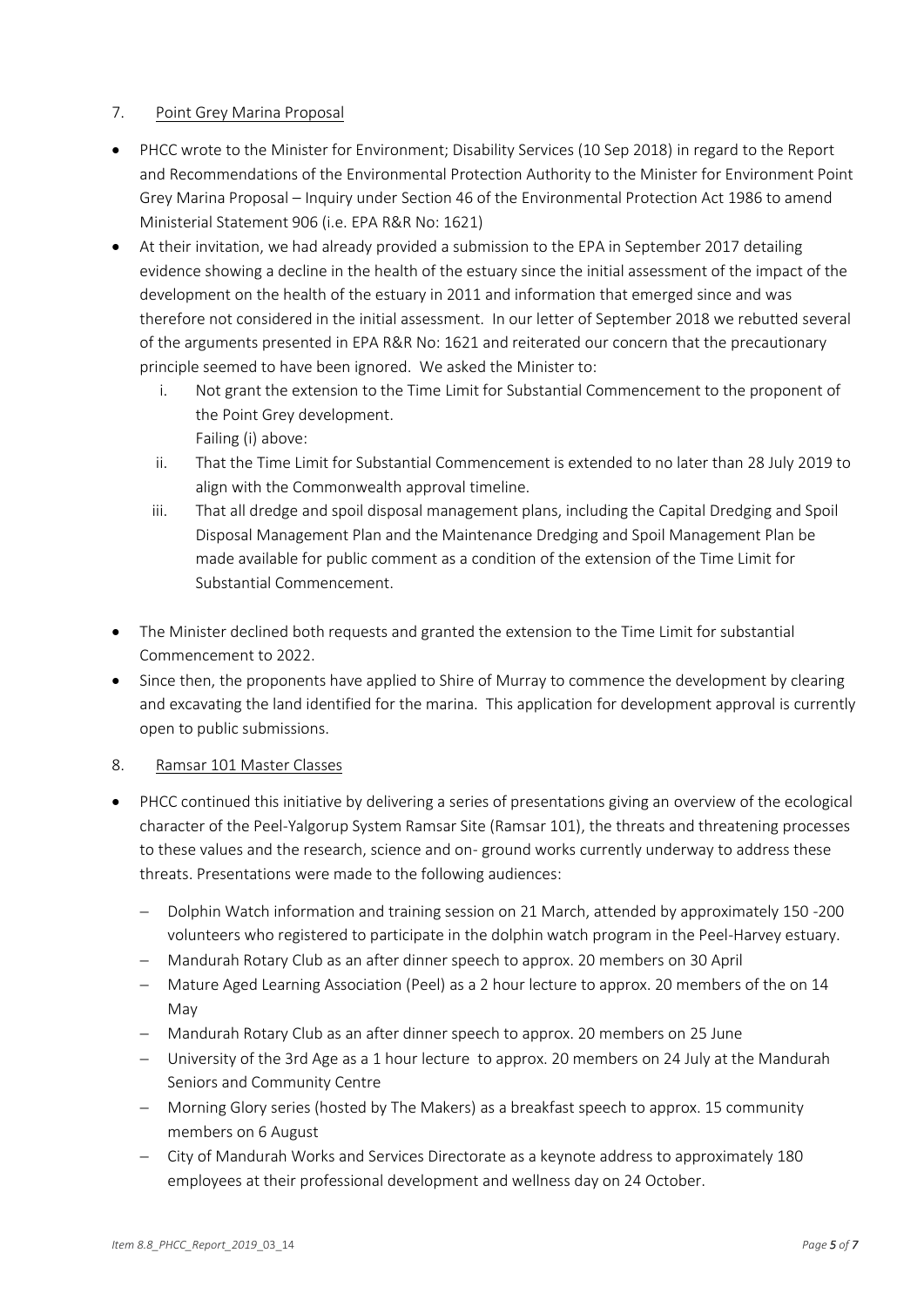- Mature Aged Learning Association (Peel) as a 2-hour lecture at their summer school on 9 January attended by approximately 60 people (650 overall for all sessions).
- 9. Other highlights:
- Actively engaged with the Strategic Assessment of the Perth and Peel Region (SAPPR) review process through a series of meetings with the review team reiterating PHCCs view on the importance of considering the environment in strategic planning decisions. This included a fly-over of the Ramsar Site in light aircraft and tour by bus to some demonstration sites on the Swan Coastal Plain catchment.
- Marine Stewardship Council Certification of Peel-Harvey Estuarine Fishery Audit process
	- Provided written comments to the Conformity Assessment Body (CAB) on 16 May for the second annual audit of the MSC certification, advising the CAB of the variation in the number and severity of fish kills in 2017 and 2018; the proposed dredging operations in 2018, and how these might impact the catch and catch rate of Blue Swimmer Crabs and finfish. Followed up by attending a stakeholder meeting with representatives of the CAB (Sabine Daume and Sandy Morison) on 24 May.
- Constructed a Draft Ramsar 482Report Card based on condition measurements against Limits of acceptable Change
- PHCC provided comment on the Forest Management Plan during which we reviewed the status of all LACs
- Continuing involvement and engagement in school education programs through incursions and excursions
- Collaboration with Peel Bright Minds (a regional hub of Inspiring Australia at SciTech) promoting Ramsar values in the context of inspiring a curious community.
- Continuing involvement in and support for the ARC Linkage Project *Balancing estuarine and societal health in a changing environment* led by Murdoch University and UWA.
	- Hosted a workshop *Understanding Local Competitiveness: Identifying Key and Strategic Industries, Peel-Harvey 2006-2016* to better understand the socio-economics of the region to eventually inform future land use planning scenarios.
- Fisheries Management Paper No. 288 proposed changes to management arrangements for the blue swimmer crab resource in the South West. PHCC made a submission to DPIRD (Fisheries), supporting an extended closure for at least one month to include November, especially to recreational fishing, to provide additional respite for migratory shorebirds from disturbance as they re-provisioned. PHCC is supportive of management actions that protect crab and fish stocks as these are important features of the ecological character of the Ramsar site. To this end the submission also recommended that:
	- the sustainability principles upon which the Marine Stewardship Council Certification are based, including the Harvest Strategy for blue swimmer crabs are used to guide management of the fishery and are consistent with the proposed changes to management arrangements
	- regulations for commercial fishers did not necessarily need to be identical to those for recreational fishers.
	- A monitoring program be re-implemented to monitor the effects of an extended closure.
	- Developing fisheries operating in Areas 1 (Comet Bay) and 2 (Mandurah to Bunbury) outside of the Peel-Harvey Estuary should be subject to similar management arrangements to protect breeding stock levels of blue swimmer crabs.
- SHARE in the Shed Migratory Shorebirds theme
	- PHCC facilitated the event "Winged Travellers" on 25 September, attended by approximately 35 community members. The event included the following presentations: